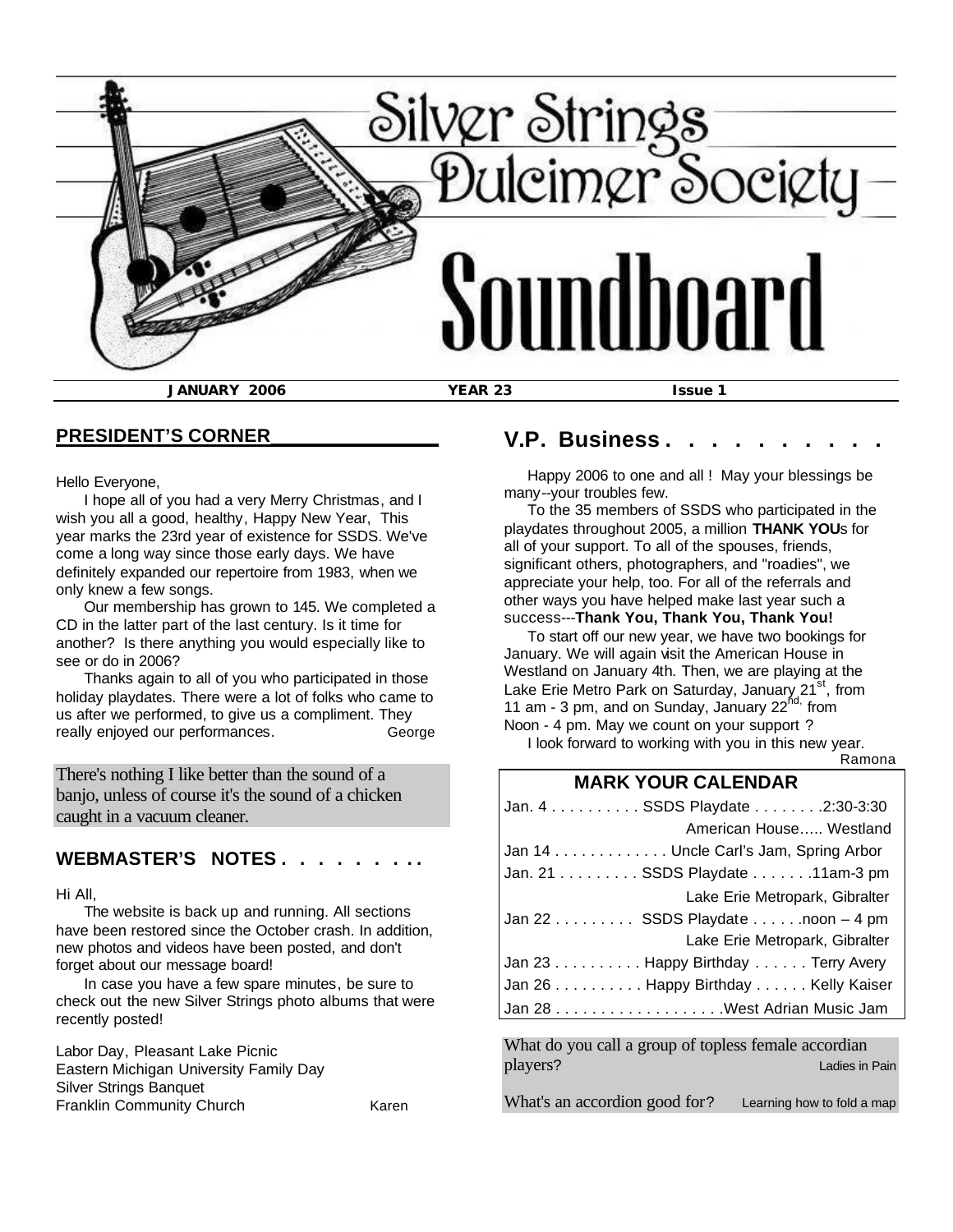## **NOTES FROM THE MUSIC MAN . . . . . .**

 Alright, the holidays are past and it's time to get on with a new year. Last year was good but, 2006 will be even better.

 I am working on a new song for January called "Larry's Waltz" by Bob McQuillen and have requested, from him, permission to copy. As soon as I receive it, I will produce copies for the club. In the meantime, if you have Waltz Book #2, start practicing.

 Two other songs have been suggested for future months: Angeline the Baker and Sophrina.

 The play list for January will be on the website soon as well as an up-dated repertoire.

**Practice, practice, practice.** Roger

#### **BOARD NOTES . . . . . . . . . .**

 We would like to thank each and every one of you for making this past year such an enjoyable event. We sure had a lot of fun playing music with you. We would also like to thank every one of you who joined the playdates with us over the past year. Your presence was much appreciated. We had a lot of fun, didn't we? We expect next year will be just as enjoyable.

 We hope your holidays were enjoyable, and we wish to extend to each of you our best wishes for the coming year, and hope to have fun with you all at our club meetings.

Marlin and Carol Harmon

## **YOU CAN BANK ON THIS . . . . . . . . . . . . . . .**

Happy New Year to one and all. It seems like we just did this a couple of months ago. What a great Christmas potluck we had !. The desserts were the best part. Our music performance for the church members who came, was a lot of fun. It seems to me, all the practice and play dates we had in December have made us sound better as a group. Thanks to all of you for your support this year.

 I will have a year-end (2005) financial report available at the two meetings in January. There is too much to put in the newsletter. **If you have not paid your 2006 membership fees, please do so soon.** They were due by the end of December. The dues are \$10 for renewal. I am sending an email, as a reminder to those unpaid members. I am looking forward to a great musical year with you. Happy New Year.

Bob Hlavacek, Treasurer

**PLEASE**… mark your birthday on the big calendar on the "business table" in the back of the meeting room, or e-mail it to me at datadoc@sbcglobal.net so we can wish you a Happy Birthday. You're worth celebrating !

# **SSDS January Play List first**

|             |                                |            |                 | note |
|-------------|--------------------------------|------------|-----------------|------|
| 1G          | <b>Westphalia Waltz</b>        |            | 2X              | D    |
| 2AM         | <b>Joys of Quebec</b>          |            | 3X              | Е    |
| 3G          | <b>Bellman's Jig</b>           |            | 3X              | D    |
| 4D.         | Peek-a-Boo Waltz               |            | 3X              | F#   |
| 5D          | John Ryan's Polka              |            | 3X              | D    |
| 6G          | Old Joe Clark                  |            | 4X              | A    |
| 7G          | Down Yonder.                   |            | 3X              | В    |
| 8G          | <b>Maggie</b>                  |            | 3x              | в    |
| 9D -        | <b>Painter's Polka</b>         |            | 3X              | A    |
| 10D         | <b>Young Roddy McCorly</b>     |            | 4X              | G    |
| 11C         | Julida Polka                   | (end on A) | 3 1/2G          |      |
| <b>12AM</b> | Katushka                       |            | 5X              | A    |
| 13G         | <b>Silver and Gold</b>         |            | 3X              | B    |
| 14D         | <b>Over the Waterfall</b>      |            | 3X              | D    |
| 15G         | <b>South Wind</b>              |            | 3x              | D    |
| 16G         | <b>Columbus Stockade Blues</b> |            | 4X —            | В    |
| 17D —       | <b>Viola's Schottische</b>     |            | 3x              | F#   |
| 18D         | <b>Ashoken Farewell</b>        |            | 2x              | A    |
| 19G         | <b>Redwing</b>                 |            | 3x              | D    |
| 20          | <b>Endless Medley:</b>         |            | 2 <sub>ea</sub> |      |
| D           | <b>Ragtime Annie</b>           |            |                 | F#   |
| D           | <b>Soldiers Joy</b>            |            |                 | F#   |
| D&G         | <b>Golden Slippers</b>         |            |                 | D    |

## **AND MORE DEFINITIONS . . . . . .**

 **Agitato:** A string player's state of mind when a peg slips in the middle of a piece.

**Altered Chord:** A sonority that has been spayed.

 **Bravo:** Literally, How bold! or What nerve! This is a spontaneous expression of appreciation on the part of the concert goer after a particularly trying performance.

 **Harmony:** A corn-like food eaten by people with accents

**Modulation:** "Nothing is bad in modulation."

 **Tempo:** This is where a headache begins.

 **Triplet:** One of three children, born to one mother very closely in time. If a composer uses a lot of triplets he has probably been taking a fertility drug.

 **Virtuoso:** A musician with very high morals.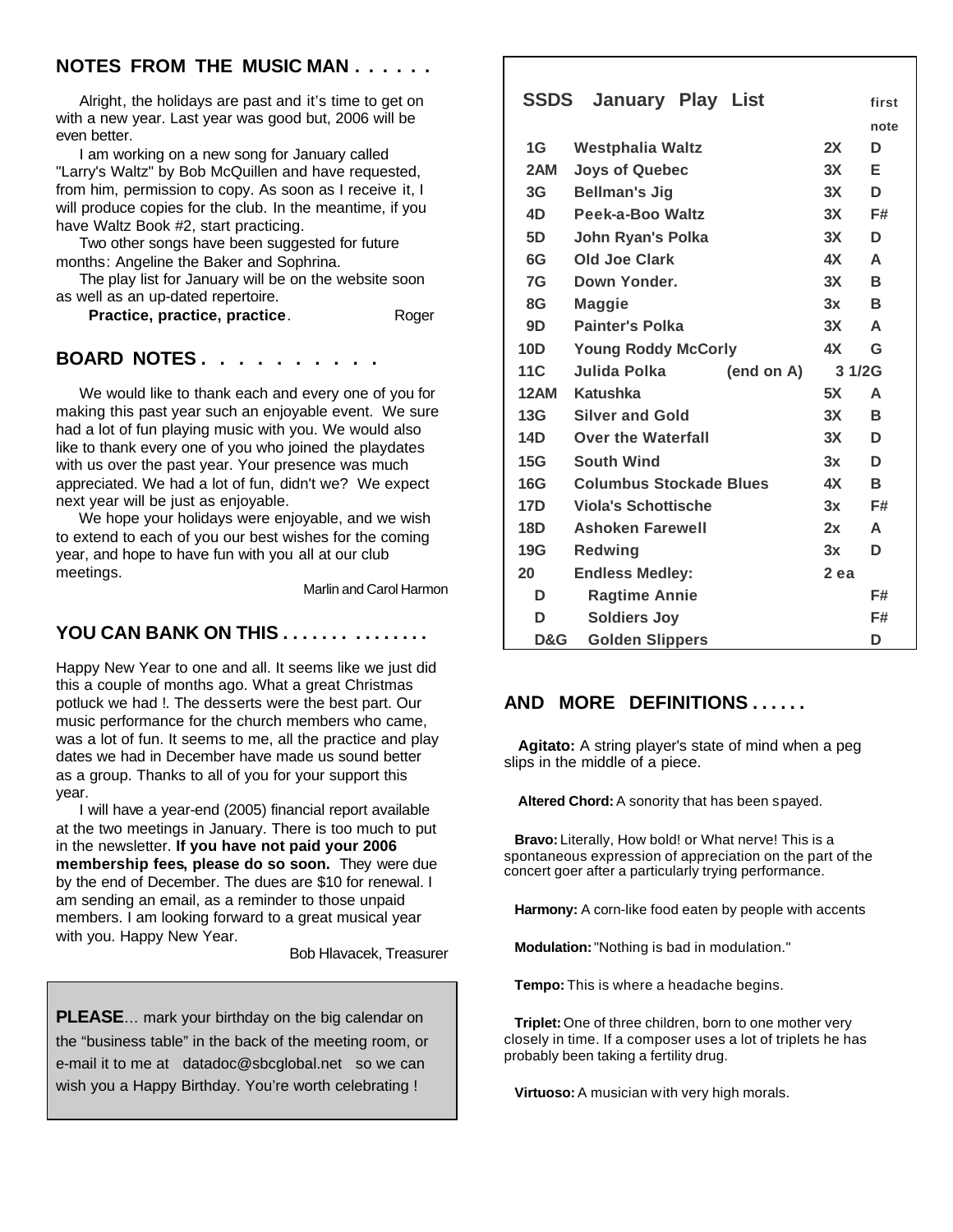# **Silver Strings Christmas Potluck and Concert**

**submitted by David Smith**



Lots of good food, Holiday spirits, and toe-tapping music was on hand at our last Silver Strings meeting of 2005. We started the evening with a leisurely meal, with ham provided by our club, and lots of potluck favorites, brought in by our members. After the meal, there was an incredible table full of all sorts of desserts. At around 8 pm we set up our instruments and performed for the Good Hope Church congregation. It was a lively performance, with many in the audience joining in by singing the Christmas tunes, or clapping along with the dance tunes. A Detroit News photographer was also on hand to capture the concert for an upcoming article about SSDS. Afterward, there was still time for jamming upstairs and down. This was a full evening of food, socializing, concert, and jamming… a great celebration to end 2005. More photos and videos are available on our club website, so check it out. Now it's on to 2006 and lots more fun, food and music!